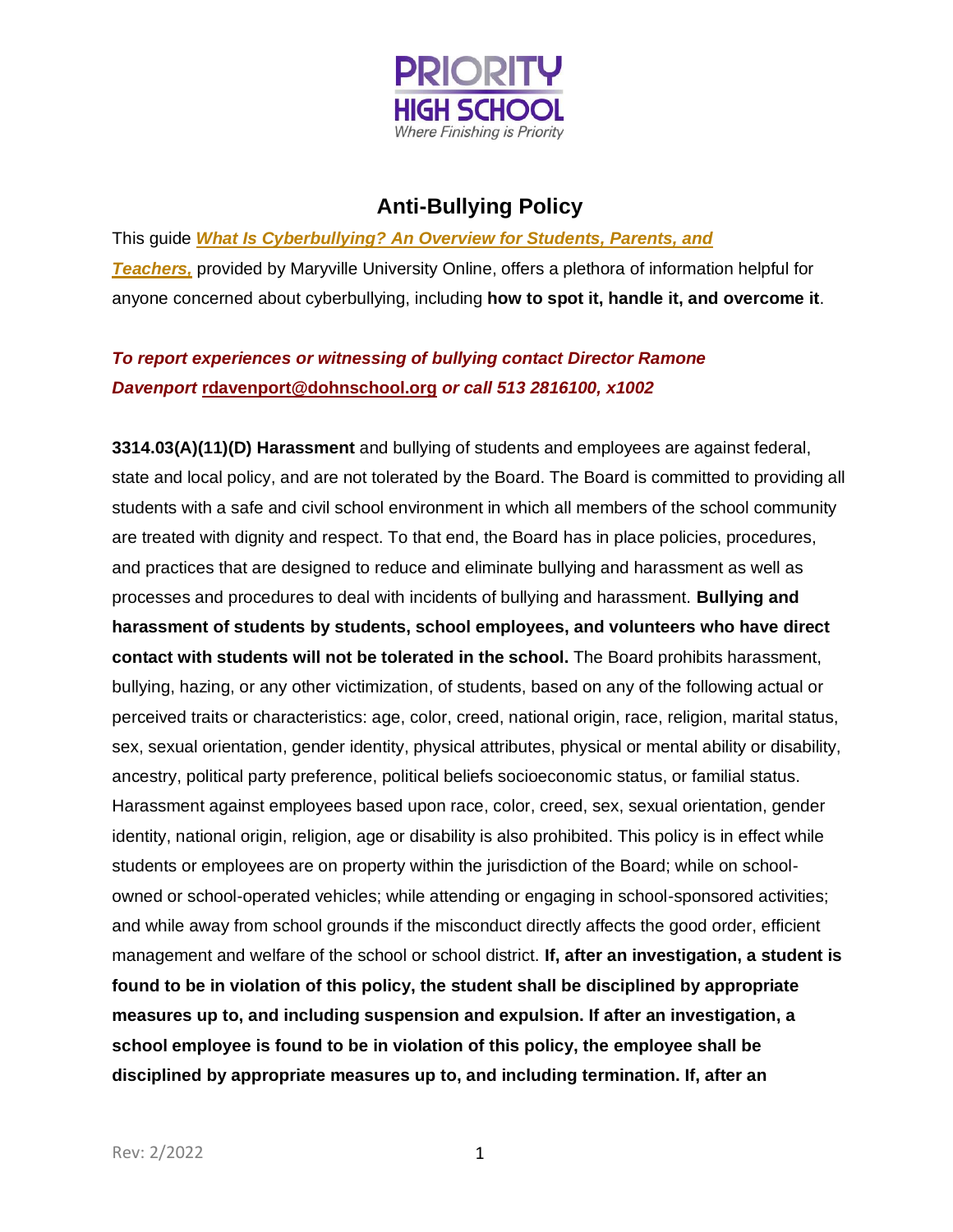

**investigation, a school volunteer is found to be in violation of this policy, the volunteer shall be subject to appropriate measures up to, and including, exclusion from school grounds. "Volunteer" means an individual who has regular, significant contact with students.** Harassment and bullying mean any electronic, written, verbal, or physical act of conduct toward a student which is based on any actual or perceived trait or characteristic of the student and which creates an objectively hostile school environment that meets one or more of the following conditions:

- Places the student in reasonable fear of harm to the student's person or property
- Has a substantially detrimental effect on the student's physical or mental health
- Has the effect of substantially interfering with the student's academic performance
- Has the effect of substantially interfering with the student's ability to participate in or benefit from the services, activities, or privileges provided by a school

"Electronic" means any communication involving the transmission of information by wire, radio, optical cable, electromagnetic, or other similar means. "Electronic" includes but is not limited to communication via electronic mail, internet-based communications, pager service, cell phones, electronic text messaging, or similar technologies. Harassment and bullying may include, but are not limited to, the following behaviors and circumstances:

- Verbal, nonverbal, physical or written harassment, bullying, hazing, or other victimization that have the purpose or effect of causing injury; discomfort, fear, or suffering to the victim
- Repeated remarks of a demeaning nature that have the purpose or effect of causing injury, discomfort, fear, or suffering to the victim.
- Implied or explicit threats concerning one's grades, achievements, property, etc. that have the purpose or effect of causing injury, discomfort, fear, or suffering to the victim;
- Demeaning jokes, stories, or activities directed at the student that have the purpose or effect of causing injury, discomfort, fear, or suffering to the victim; and/or Unreasonable interference with a student's performance or creation of an intimidating, offensive, or hostile learning environment

**Any person who promptly, reasonably, and in good faith reports an incident of bullying or harassment under this policy to a school official, shall be immune from civil or criminal**